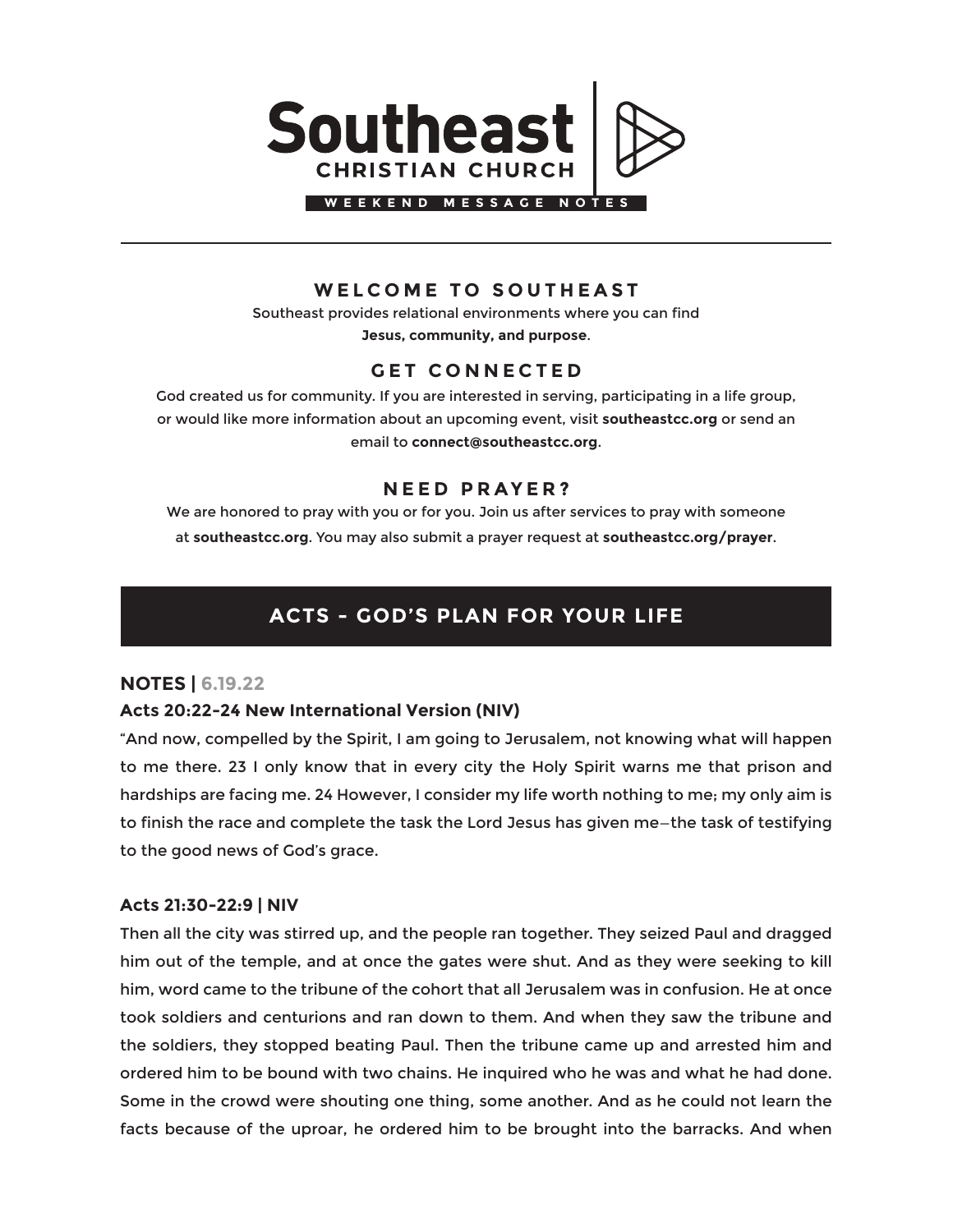he came to the steps, he was actually carried by the soldiers because of the violence of the crowd, for the mob of the people followed, crying out, "Away with him!"

As Paul was about to be brought into the barracks, he said to the tribune, "May I say something to you?" And he said, "Do you know Greek? Are you not the Egyptian, then, who recently stirred up a revolt and led the four thousand men of the Assassins out into the wilderness?" Paul replied, "I am a Jew, from Tarsus in Cilicia, a citizen of no obscure city. I beg you, permit me to speak to the people." And when he had given him permission, Paul, standing on the steps, motioned with his hand to the people. And when there was a great hush, he addressed them in the Hebrew language,saying:

"Brothers and fathers, hear the defense that I now make before you." And when they heard that he was addressing them in the Hebrew language,they became even more quiet. And he said: "I am a Jew, born in Tarsus in Cilicia, but brought up in this city, educated at the feet of Gamaliel according to the strict manner of the law of our fathers, being zealous for God as all of you are this day. I persecuted this Way to the death, binding and delivering to prison both men and women, as the high priest and the whole council of elders can bear me witness. From them I received letters to the brothers, and I journeyed toward Damascus to take those also who were there and bring them in bonds to Jerusalem to be punished.

"As I was on my way and drew near to Damascus, about noon a great light from heaven suddenly shone around me. And I fell to the ground and heard a voice saying to me, 'Saul, Saul, why are you persecuting me?' And I answered, 'Who are you, Lord?' And he said to me, 'I am Jesus of Nazareth, whom you are persecuting.'

#### **Psalm 139:1-14 | NIV**

O Lord, you have searched me and known me!

You know when I sit down and when I rise up; you discern my thoughts from afar.

You search out my path and my lying down and are acquainted with all my ways.

Even before a word is on my tongue, behold, O Lord, you know it altogether.

You hem me in, behind and before, and lay your hand upon me.